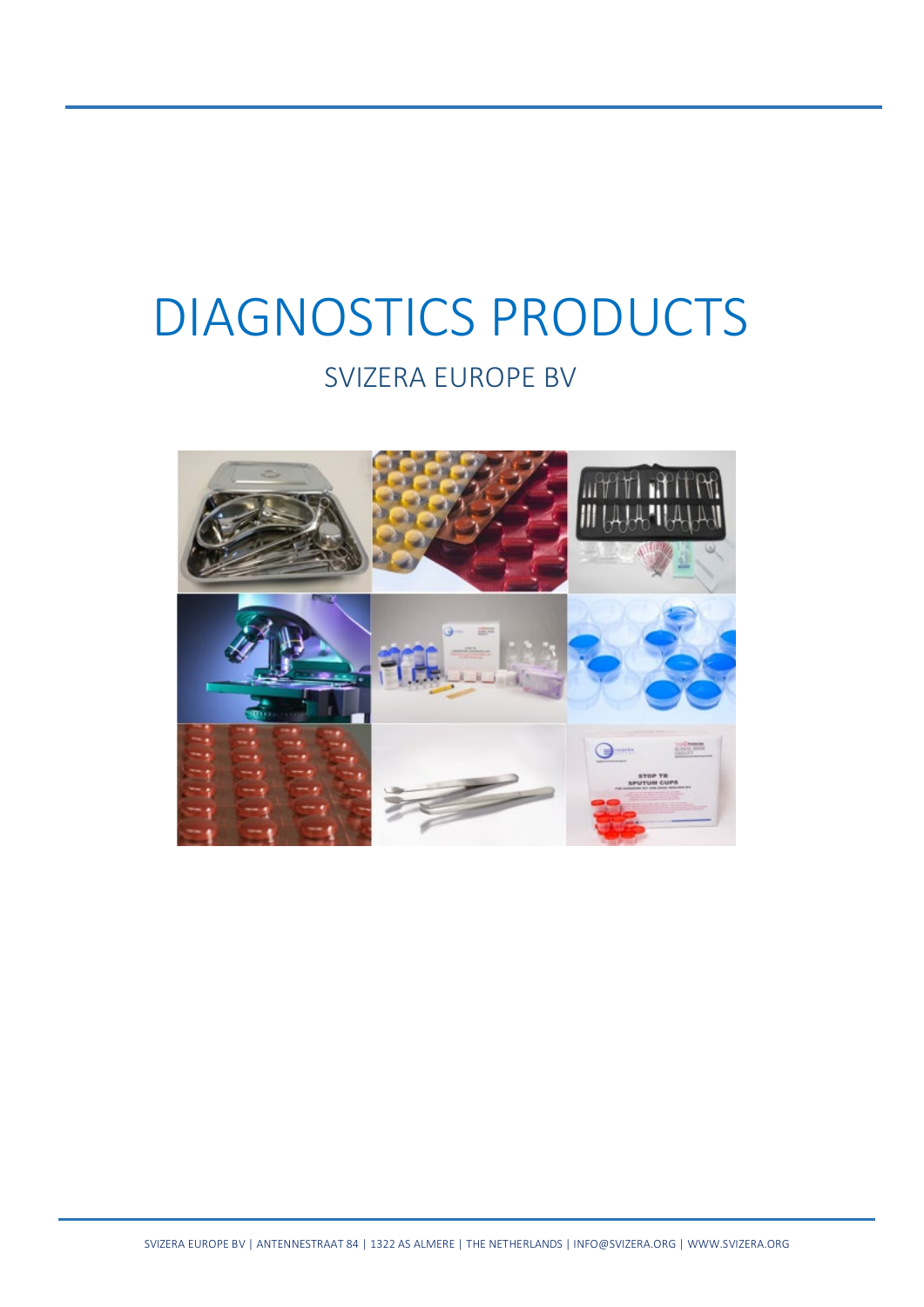Dear valued customer,

Detecting and diagnosing tuberculosis is a main priority in order to fight this disease in developing countries. Therefore, Svizera Europe BV offers a range of equipment, consumables, reagents and kits for diagnostic purposes.

Our aim is to manufacture and distribute those products needed by our clients. In this perspective and through our strong sourcing capabilities, we are able to supply most generic pharmaceuticals, medical and laboratory supplies required in the field.

We give special consideration in this respect to ensure that the delivered regents can be transported into the countries in such a way that they comply with international regulations and safety procedures.

Svizera Europe has experience in developing kits for laboratories, and can ensure that sufficient quantities of each kit component are present to carry out the desired number of tests. For specific request please do not hesitate to contact us.

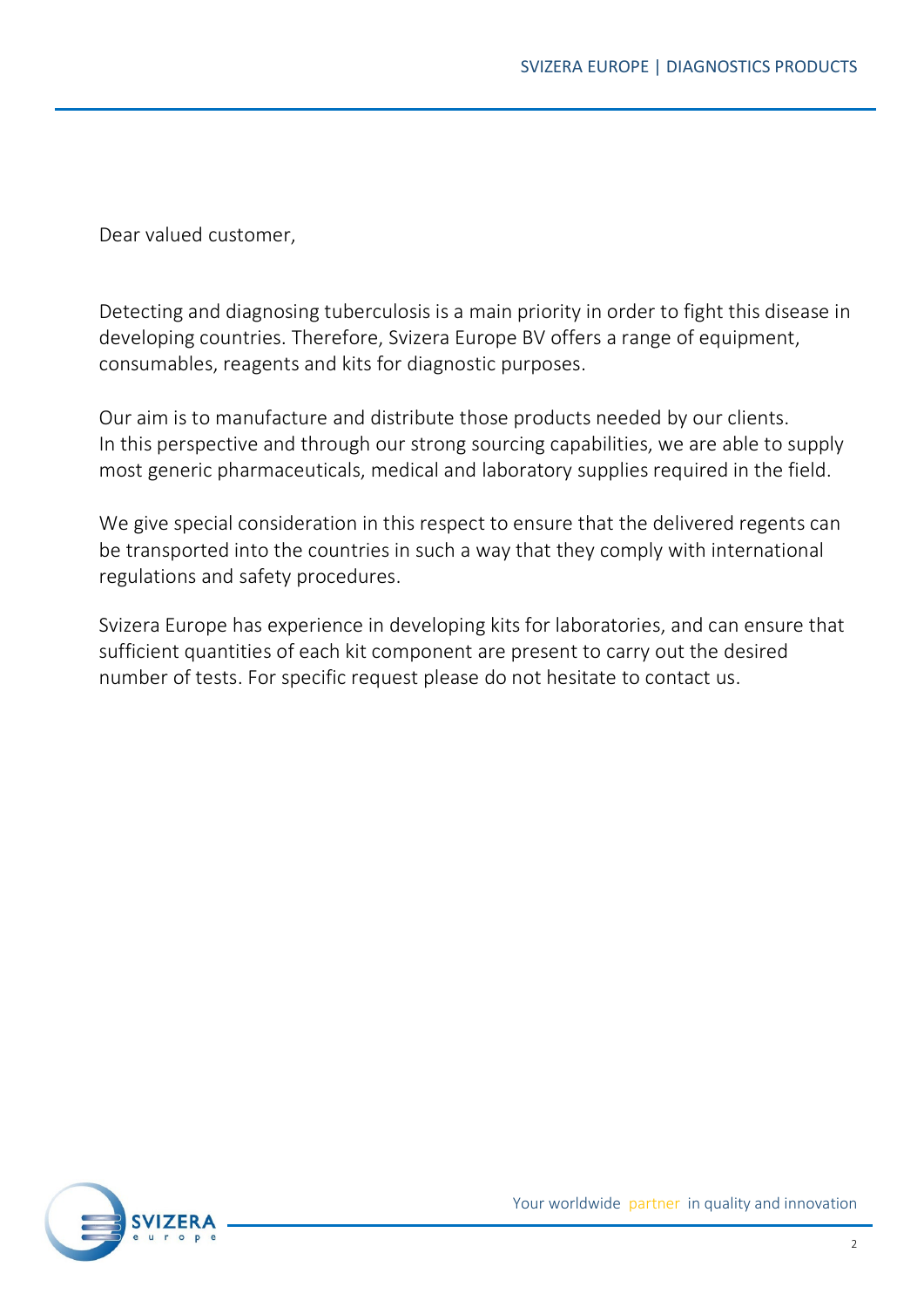# 1. STAINS AND REAGENTS

#### **Description**

- Acid alcohol
- Acradine Orange
- Auramine differentiator (acid alcohol)
- Auramine Phenol Reagent
- Auramine-Rhodamine Phenol Reagent
- Basic Fuchsin
- Carbol fuchsin Kinyoun (KY)
- Carbol fuchsin Ziehl Neelsen (ZN)
- Crystal Violet
- Dimethyl sulphoxide
- Ethanol
- Formol liquid concentrate
- Gentiane violet
- Giemsa Stain
- Glycerol
- Gries reagent
- Immersion Oil
- Loewenstein-Jensen Medium Base
- Lysol disinfectant concentrate
- Malachite Green
- Methanol
- Methylated spirit
- Methylene blue Phenol crystals
- Potasium parmananagnet
- Strong Carbol Fuchsin
- Sulphuric acid
- Xylene
- Ziehl Neelsen TB differentiator (acid alcohol)

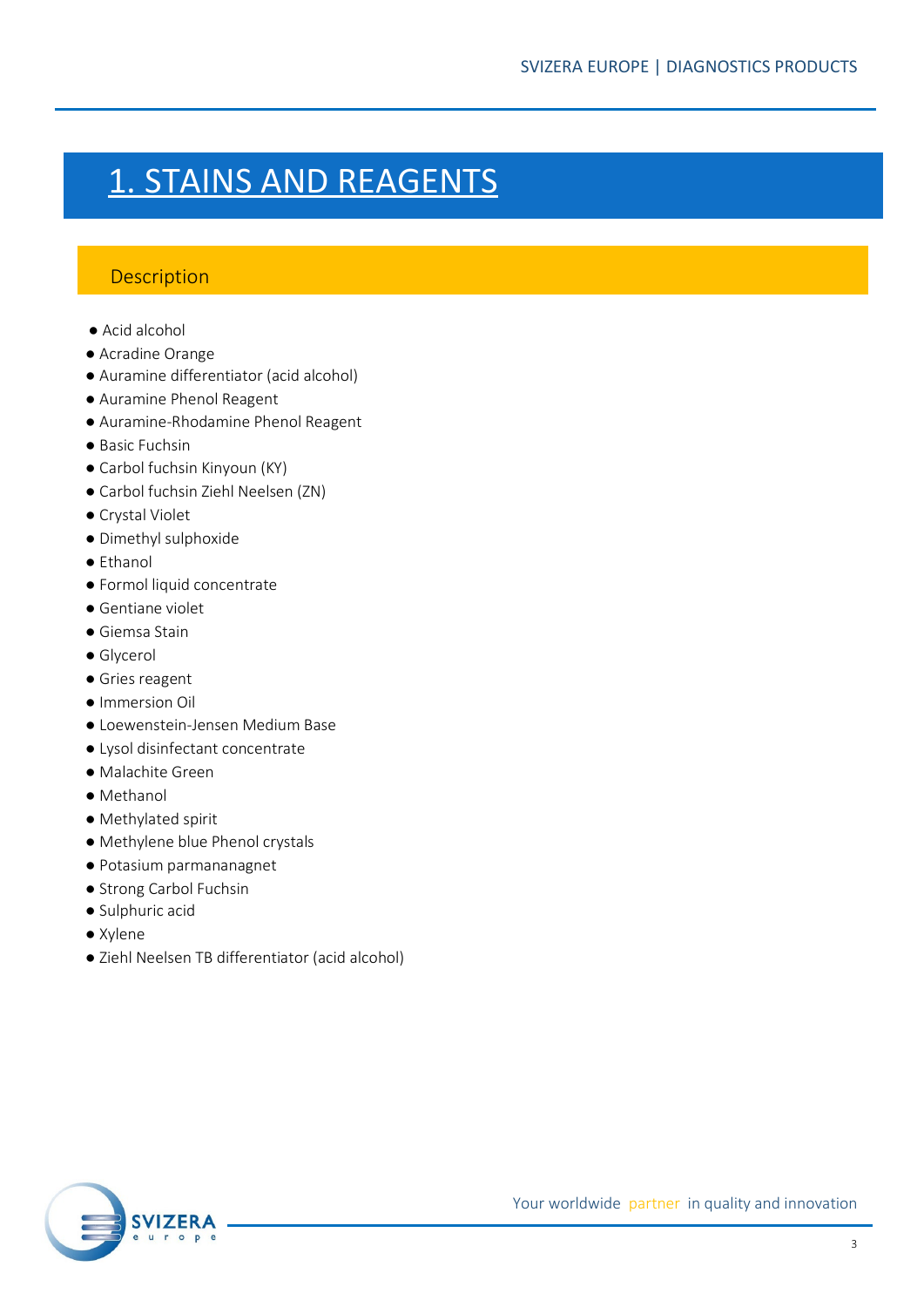# 2. LABORATORY SUPPLIES

#### **Description**

- Alcohol lamps: Glass / Metal
- Alcohol swabs
- Analytical balances
- Anti fungus strips for microscopes
- Autoclave: Bags (polypropylene & other), Bottles, Tapes, Indicator Tapes
- Bain Mary
- Battery Recharger, 12V/1A
- Battery Unit (12V; 9V)
- Beakers, Laboratory
- Bedpans
- Bijou bottles with alu screw cap (14ml; 28ml)
- Blood lancets
- Bottles, Laboratory
- Bowls plastic & Stainless steel (180 ml; 600 ml; 1,2 L; 4 L; 8 L)
- Bunsen Burner
- Cellanalysers Centrifuges
- Cotton wick for alcohol lamp
- Diamond writers/markers
- Drying rack for microscope slides
- Dustbins, receptacle waste
- Filter paper all sizes
- Flasks
- Forceps
- Funnels: plastic, glass & polypropylene
- Gallipots
- Gloves sterile and non-sterile
- Halogeen light bulb 20W 6V
- Inoculation loops (and holders)
- Instrument trays stainless steel (also: dressing & mayo)
- Jars Dressing: plastic & stainless steel
- Jars forceps: plastic & stainless steel
- Kidney basins
- Lamp, to replace natural sunlight for use with mirror unit
- LED Fluorescence systems
- Lens paper

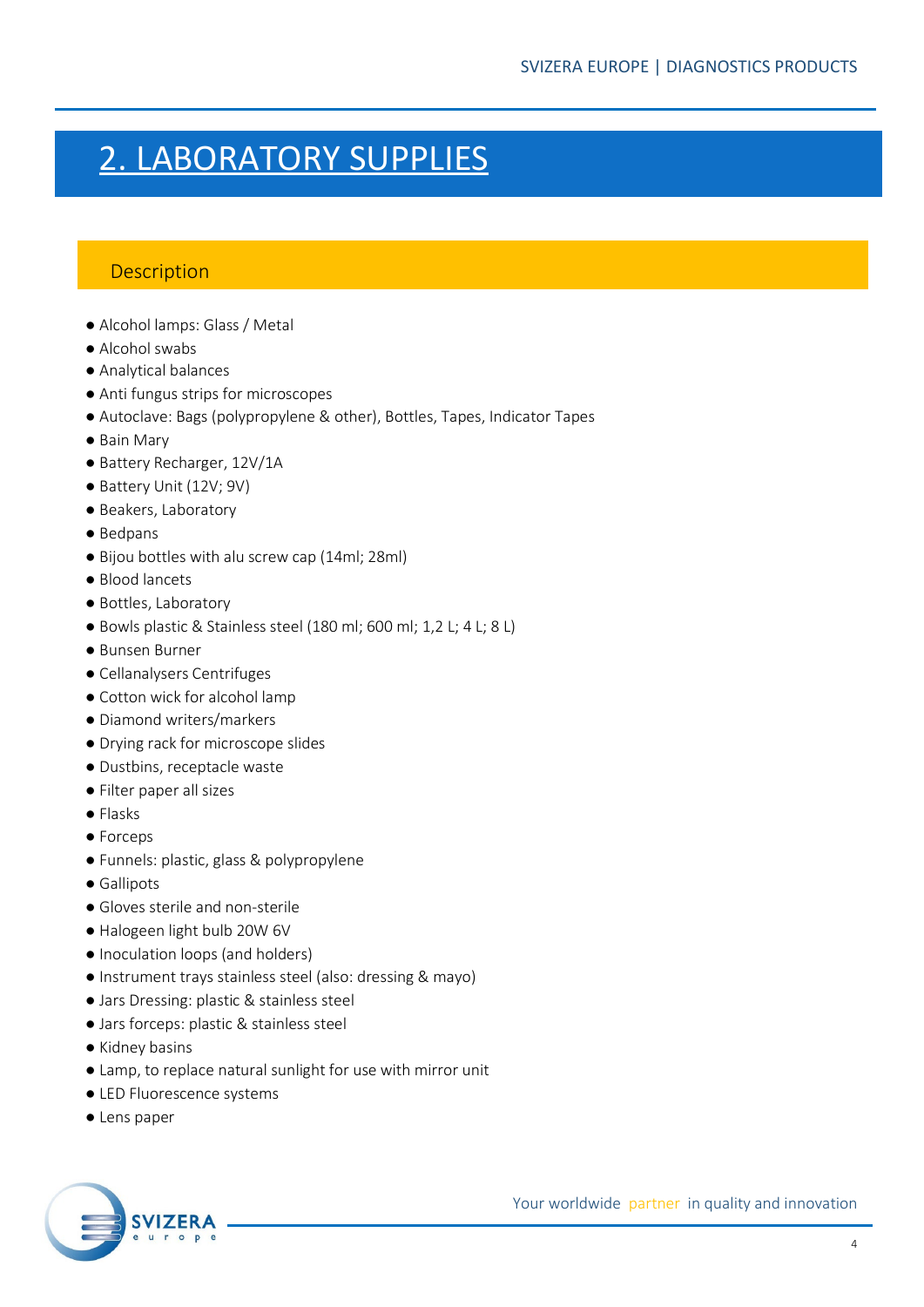#### **Description**

- Measuring cylinders
- Microplate Photometer
- Microscope objectives (4x, 10x, 20x, 40x, 50x, 100x)
- Microscope slide boxes
- Microscope slides
- Microscopes: Olympus e.g. CX21, CX31, CX41, LED, Zeiss Microscope, Fraen
- Modules
- Minuterie (timers)
- Mirror unit for microscope
- Mixers (Vortex; Shaker)
- Needle hub cutter
- Pipettes: Plastic / Glass, Holders, Fillers, Graduated, Sterile, Starter set, Tips, Variable
- Manual Volumetric, Pasteur
- Protection Mask
- Pump Suction, manual, foot operated
- Resuscitators
- Safety boxes
- Scales
- Scissors
- Sharps containers
- Specimen cups
- Spectrophotometer
- Sputum container
- Staining bowls
- Staining racks
- Surge protectors
- Syringes and Needles
- Thermometer jars
- Towel dispensers
- Tubes (plastic & glass)
- Vacuum extractor, Bird, manual, complete set Waterbath
- Wire loops & Wire loop holders
- Wooden storage case for microscope

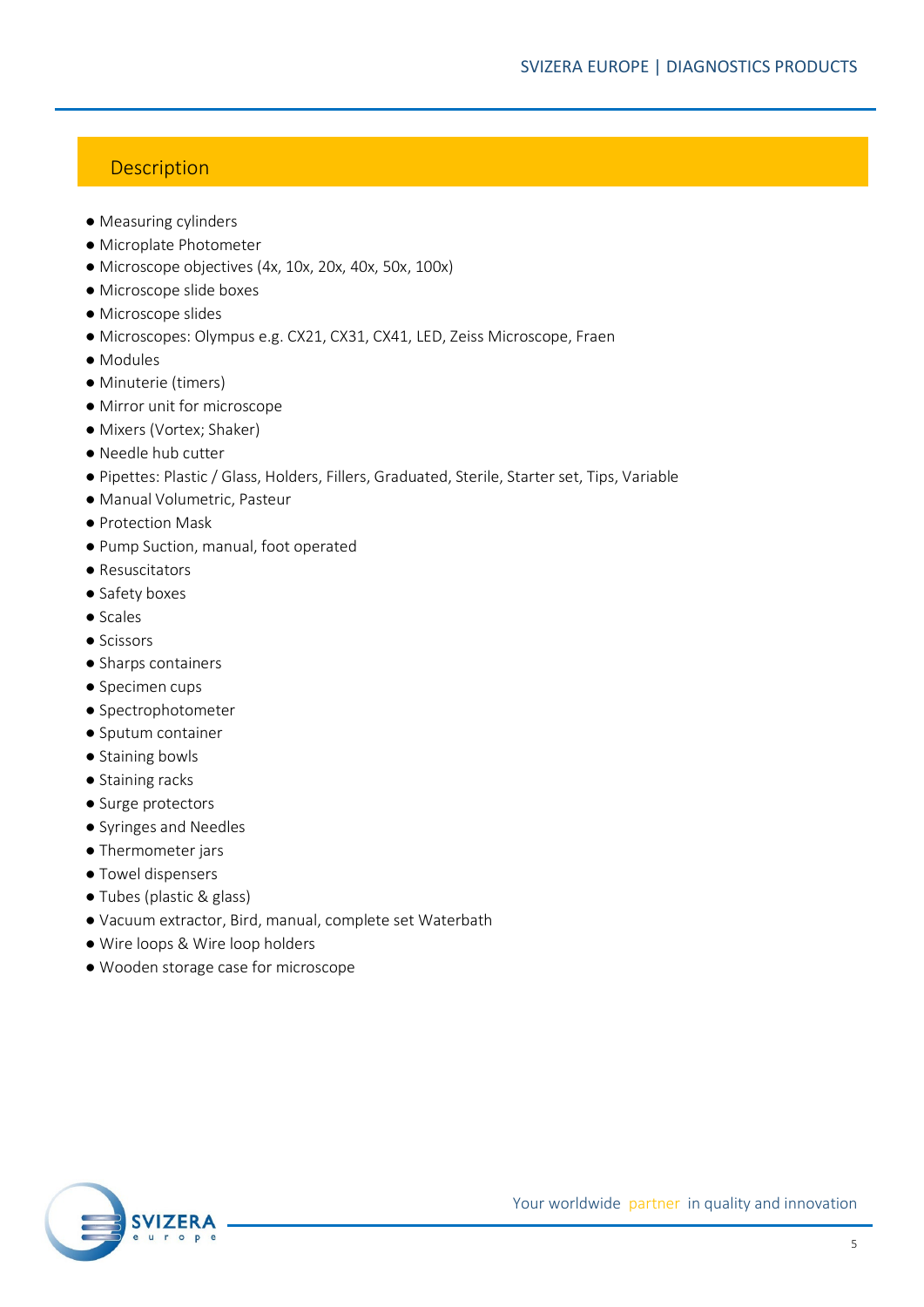# 3. DIAGNOSTIC KITS

Detecting and diagnosing tuberculosis is a main priority in order to fight this disease in developing countries. Therefore Svizera Europe offers a range of equipment, consumables, reagents and kits for diagnostic purposes.

### 3.1 Diagnostic consumable kit ZN



The Diagnostic consumable Kit ZN of Svizera Europe will be packed in 3 separate boxes.

| Item description                                                                | Qty. |
|---------------------------------------------------------------------------------|------|
| BOX 1 - Diagnostic consumable kit ZN latex gloves                               |      |
| Paper towel                                                                     | 1    |
| BOX 2 - Diagnostic consumable kit disposables ZN latex gloves                   |      |
| Microscope slides 76.2mm x 25.4mm frosted end, cut edges, 1-1.2mm cellophanized | 1    |
| Filter paper 185 mm                                                             | 1    |
| Pencil                                                                          | 10   |
| Waterproof marker pen 1mm tip                                                   | 1    |
| Waterproof marker pen 3mm tip                                                   | 1    |
| Waste bag, 20 cm x 30 cm, PP material, 40 micron                                | 5    |
| Wooden applicator stick                                                         | 2    |
| Gloves latex                                                                    | 1    |
| Gloves latex                                                                    | 2    |
| Gloves latex                                                                    | 1    |

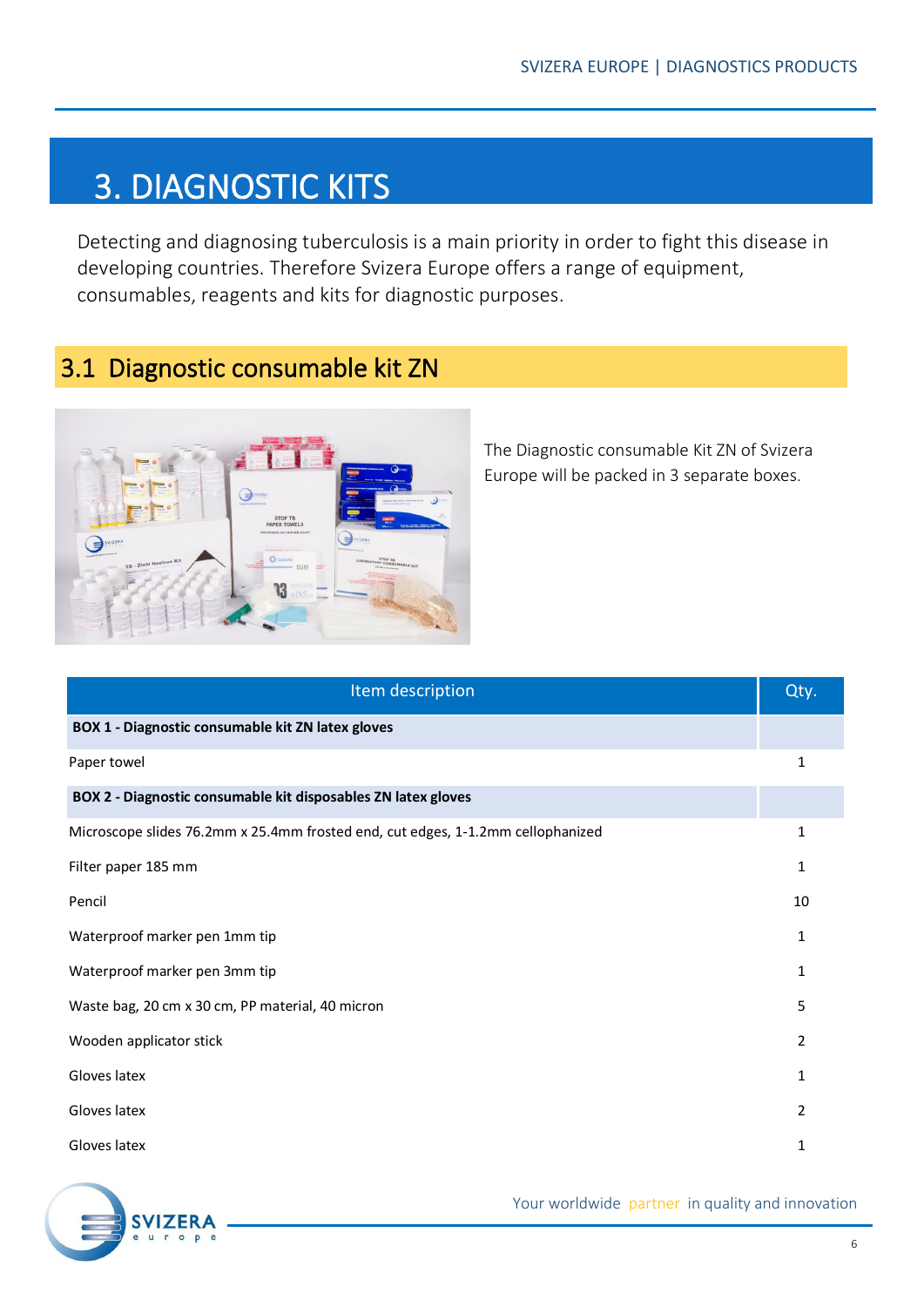| Item description                                      | Qty. |
|-------------------------------------------------------|------|
| Microscope lens cleaning paper 100 x 150mm            | 2    |
| Carton Diagnostic consumable kit disposables ZN       | 1    |
| Ty-wrap to close wastebag 30x20cm                     | 1    |
| <b>BOX 3 - Diagnostic consumable kit chemicals ZN</b> |      |
| Strong Carbol Fuchsin 1% solution for ZN staining     | 24   |
| Hydrochloric acid alcohol 3%                          | 6    |
| Methylene blue 0.1%                                   | 6    |
| Immersion oil for use under tropical conditions       | 1    |
| Denatured alcohol 96%                                 | 5    |
| Stable chlorine disinfectant                          | 5    |
| Booklet set ZN ENG                                    | 1    |

## 3.2 Auramine kit



All sorts of kits have been developed together with our partners in the field and diagnostics experts. This is based on the principle that by combining products into kits, clients can procure all that is needed in a single stop.

The Consumable Auramine Kit of Svizera Europe will be packed in 3 separate boxes.

| Item description                                     | Qty. |
|------------------------------------------------------|------|
| <b>BOX 1 - Diagnostic consumable kit</b>             |      |
| Paper towel                                          |      |
| BOX 2 - Diagnostic consumable kit chemicals Auramine |      |
| Colorless phenol crystals C6H6O                      |      |
| Ethanol for stain solutions C2H6O                    |      |
| Auramine O C17H22CIN3 Sachets                        |      |

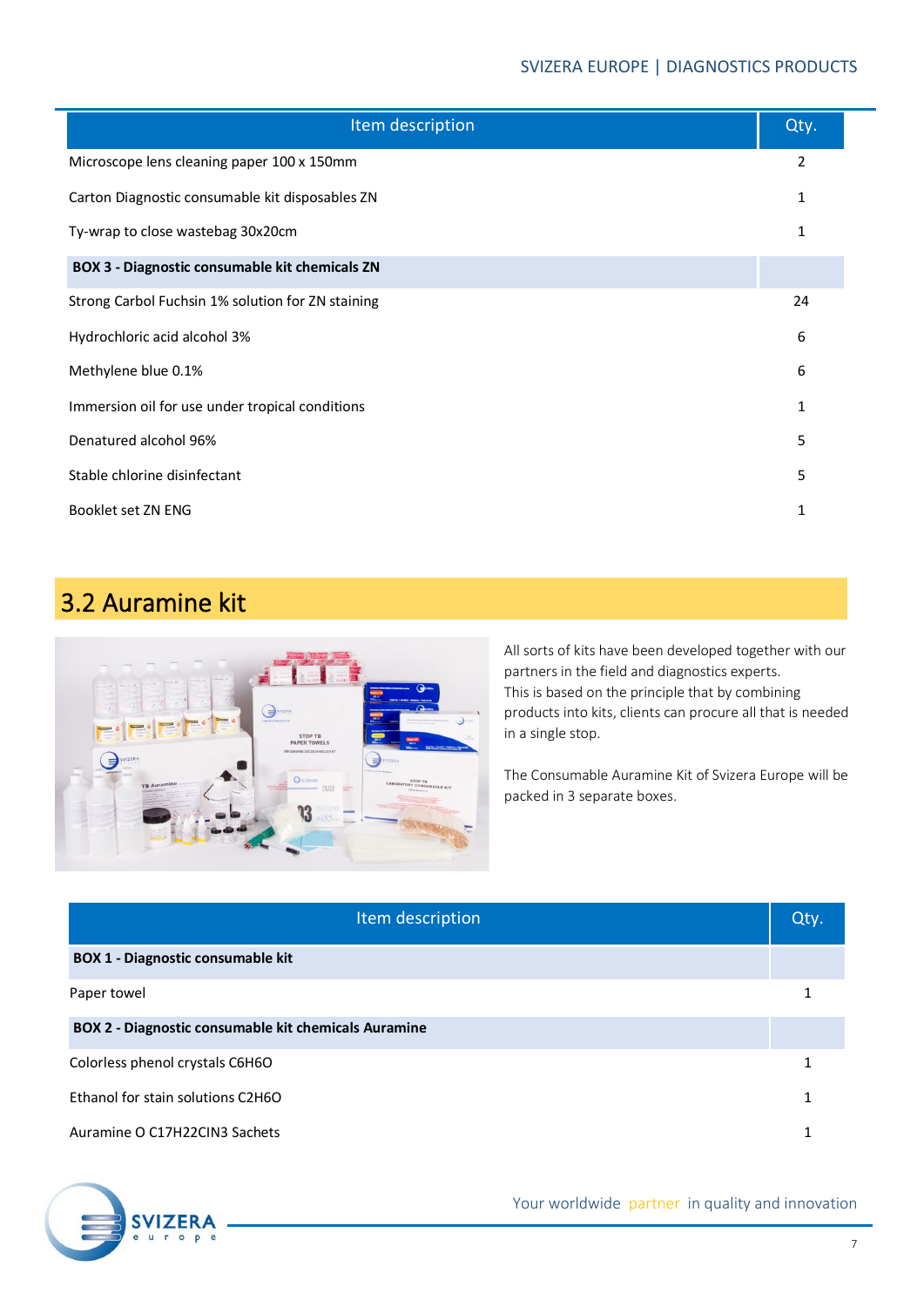| Item description                                                                | Qty.         |
|---------------------------------------------------------------------------------|--------------|
| Hydrochloric acid alcohol 0.5%                                                  | 6            |
| Methylene blue 0.3%                                                             | 6            |
| Immersion oil for use under tropical conditions                                 | 1            |
| Denatured alcohol 96%                                                           | 1            |
| Stable chlorine disinfectant                                                    | 5            |
| Booklet set Auramine ENG                                                        | 1            |
| BOX 3 - Diagnostic consumable kit disposables Auramine                          |              |
| Microscope slides 76.2mm x 25.4mm frosted end, cut edges, 1-1.2mm cellophanized | 1            |
| Filter paper 185 mm                                                             | $\mathbf{1}$ |
| Pencil                                                                          | 10           |
| Waterproof marker pen 1mm tip                                                   | 1            |
| Waterproof marker pen 3mm tip                                                   | 1            |
| Waste bag, 20 cm x 30 cm, PP material, 40 micron                                | 5            |
| Wooden applicator stick                                                         | 1            |
| Nitrile gloves, CE cat III Small                                                | 1            |
| Nitrile gloves, CE cat III Medium                                               | 2            |
| Nitrile gloves, CE cat III Large                                                | 1            |
| Microscope lens cleaning paper 100 x 150mm                                      | 2            |
| Carton Diagnostic consumable kit disposables Auramine                           | 1            |
| Ty-wrap to close wastebag 30x20cm                                               | 1            |

# 3.3 Auramine kit - latex gloves

**SVI** 

| Item description                                                                | Qty. |
|---------------------------------------------------------------------------------|------|
| BOX 1 - Diagnostic consumable kit Auramine latex gloves                         |      |
| Paper towel                                                                     |      |
| BOX 2 - Diagnostic consumable kit disposables Auramine latex gloves             |      |
| Microscope slides 76.2mm x 25.4mm frosted end, cut edges, 1-1.2mm cellophanized |      |
| Filter paper 185 mm                                                             |      |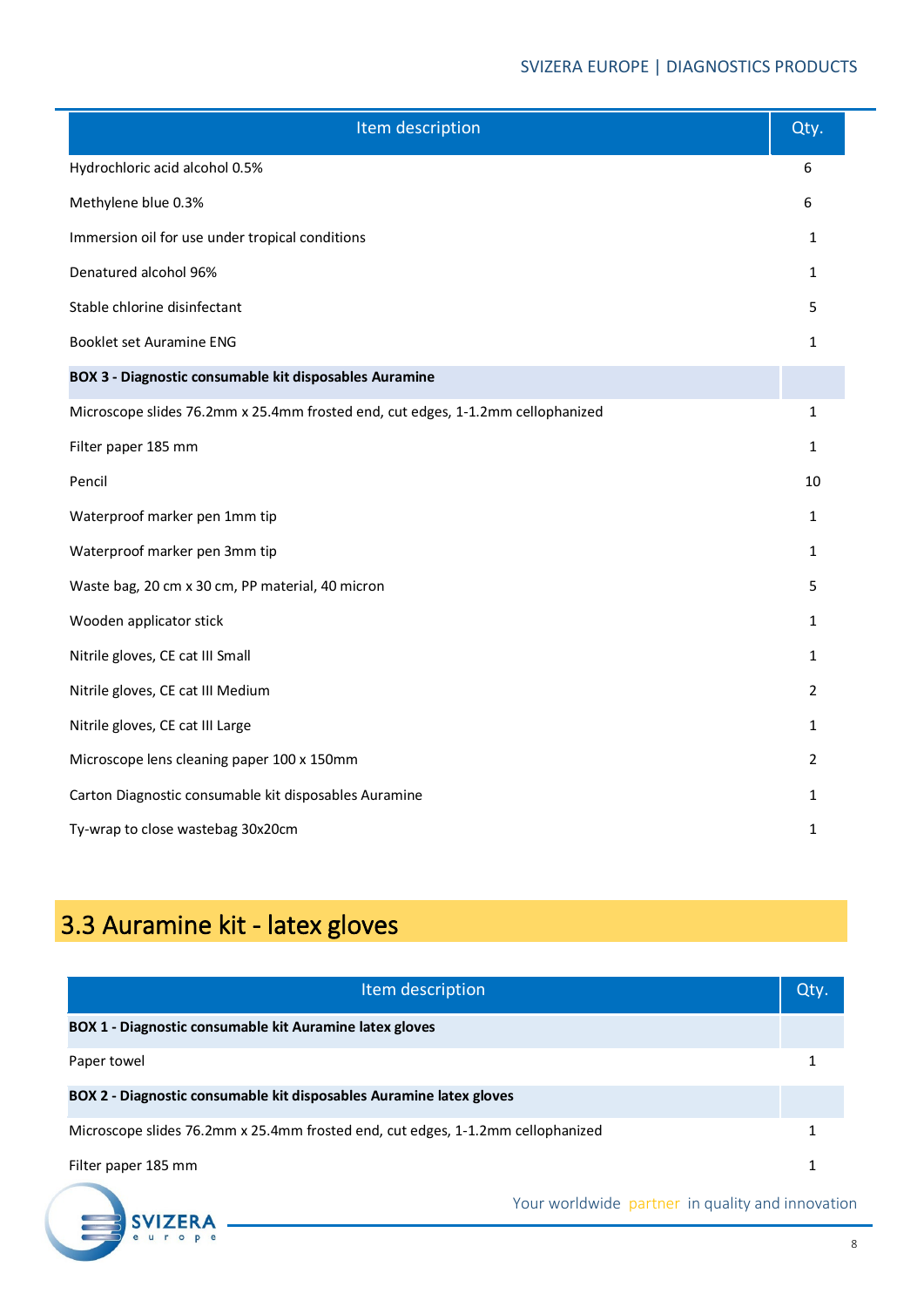| Item description                                            | Qty.           |
|-------------------------------------------------------------|----------------|
| Pencil                                                      | 10             |
| Waterproof marker pen 1mm tip                               | 1              |
|                                                             |                |
| Waterproof marker pen 3mm tip                               | 1              |
| Waste bag, 20 cm x 30 cm, PP material, 40 micron            | 5              |
| Wooden applicator stick                                     | 1              |
| Gloves latex                                                | 1              |
| Gloves latex                                                | $\overline{2}$ |
| Gloves latex                                                | 1              |
| <b>BOX 3 - Diagnostic consumable kit chemicals Auramine</b> |                |
| Colorless phenol crystals C6H6O                             | $\mathbf{1}$   |
| Ethanol for stain solutions C2H6O                           | 1              |
| Auramine O C17H22CIN3 Sachets                               | 1              |
| Hydrochloric acid alcohol 0.5%                              | 6              |
| Methylene blue 0.3%                                         | 6              |
| Immersion oil for use under tropical conditions             | 1              |
| Denatured alcohol 96%                                       | 1              |
| Stable chlorine disinfectant                                | 5              |
| Booklet set Auramine ENG                                    | 1              |

## 3.4 Equipment Kit

**SVIZER** 

P

| Item description                                                            | Qty. |
|-----------------------------------------------------------------------------|------|
| <b>BOX 1 - Laboratory Equipment Kit</b>                                     |      |
| Dryingrack for stained slides stainless steel 40 positions with rubber feet |      |
| Microscope slidebox polystyrene for 100 slides                              | 6    |
| <b>Reagent Bottle</b>                                                       | 4    |
| Bottle wash polythene                                                       | 3    |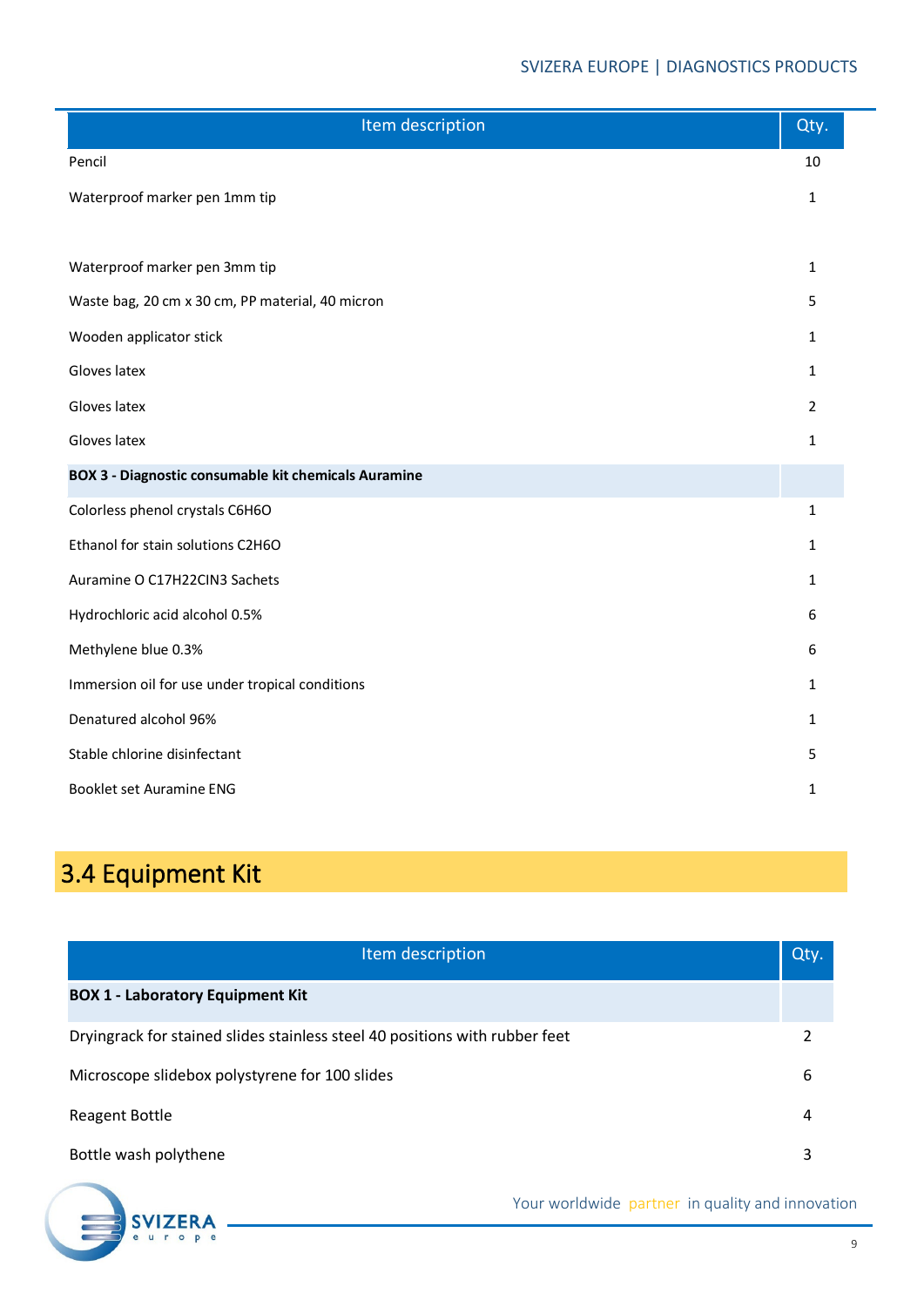#### SVIZERA EUROPE | DIAGNOSTICS PRODUCTS

| Item description                                                                  | Qty.           |
|-----------------------------------------------------------------------------------|----------------|
| <b>BOX 1 - Laboratory Equipment Kit</b>                                           |                |
| Beaker borosilicate glass high form with spout, 4mm thick, double scale graduated | 1              |
| Funnel polypropylene                                                              | 1              |
| Funnel polypropylene                                                              | 1              |
| Filter paper 185 mm                                                               | 1              |
| Benchtop waste bag stand, 12.5cm x 15.5cm x 25 cm                                 | 3              |
| Waste bag, 20 cm x 30 cm, PP material, 40 micron                                  | 5              |
| The Handbook TB staining                                                          | 5              |
| Booklet set Equipment kit, SOP, WHO policy statement and packing list             | 1              |
| Carton Laboratory Equipment Kit                                                   | 1              |
| Staining rack including tray 44,5 cm x 34,5 cm to catch excess stain              | $\overline{2}$ |
| Cotton wick for alcohol lamp 1m                                                   | $\overline{2}$ |
| Lamp alcohol with screw cap glass with min. and max. indication                   | $\overline{2}$ |
| Paper towel box                                                                   | $\mathbf{1}$   |
| Paper towel                                                                       | $\mathbf{1}$   |
| Ty-wrap to close wastebag 30x20cm                                                 | 1              |
| <b>Box 2 - Laboratory Equipment Kit Box 2</b>                                     |                |
| Timer, Digital, 4 digits, programmable for 99 min, with memory function           | 1              |
| Forceps for microscope slides stainless steel, 11.5cm                             | $\overline{2}$ |
| Bottle wash polythene                                                             | 3              |
| Beaker borosilicate glass high form with spout, 3mm thick, double scale graduated | 1              |
| Measuring Cylinder 10ml 3mm thick glass                                           | 1              |
| Safety goggles, adjustable temple with anti-fog treathment                        | $\overline{2}$ |
| Funnel polypropylene                                                              | $\overline{2}$ |
| Pencil                                                                            | 10             |
| Pencil sharpener                                                                  | 1              |